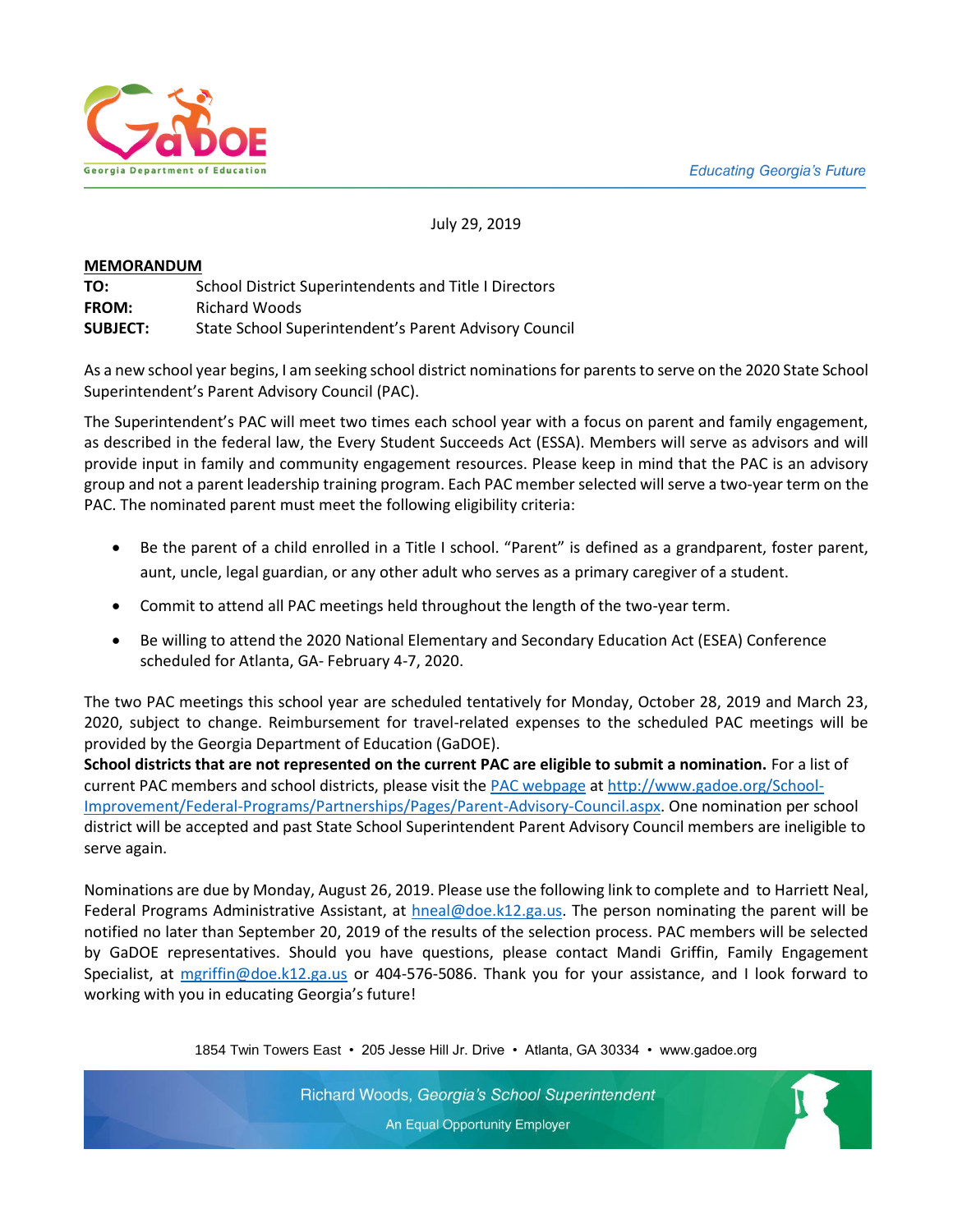

### State School Superintendent's 2020 Parent Advisory Council Nomination Form

|                           |  | Zip Code_____________________ |  |  |
|---------------------------|--|-------------------------------|--|--|
|                           |  |                               |  |  |
|                           |  |                               |  |  |
| $\Box$ Female $\Box$ Male |  |                               |  |  |
| <b>School District</b>    |  |                               |  |  |

| <b>Child Name</b> | <b>School</b> | Grade | Title 1              |              |
|-------------------|---------------|-------|----------------------|--------------|
|                   |               |       | School?              |              |
|                   |               |       | $\Box$ Yes $\Box$ No |              |
|                   |               |       | $\Box$ Yes           | $\square$ No |
|                   |               |       | $\Box$ Yes           | $\square$ No |
|                   |               |       | $\Box$ Yes           | $\square$ No |
|                   |               |       | $\Box$ Yes           | $\square$ No |

#### *Please Select the Box that Applies:*

- ❏ **This parent is an employee of the nominating school district.**
- ❏ **This parent is not an employee of the nominating school district.**

Preference will be given to parents who are not employed by their nominating school district.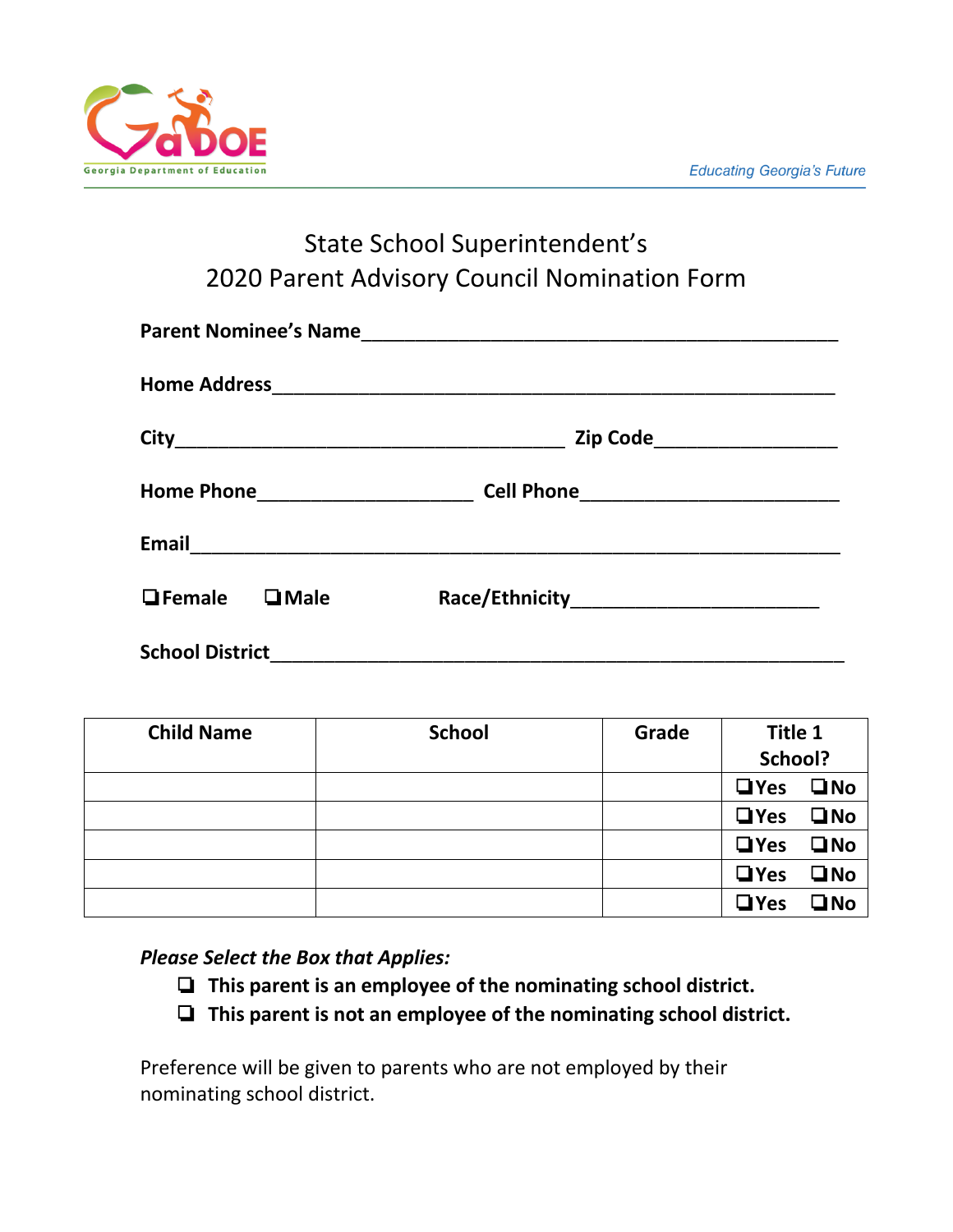

## Description of Nominee's Qualities and Capacity

Selected PAC members will be asked to provide input and advice to the State School Superintendent and other GaDOE program staff during in-person meetings and occasionally by email or other electronic methods. Please describe the nominee's qualities and capacity to serve as an advisor and provide specific examples of how this person would serve the state well in this role.

| Your Name       |       |
|-----------------|-------|
| Your Title/Role |       |
| Your Email      | Phone |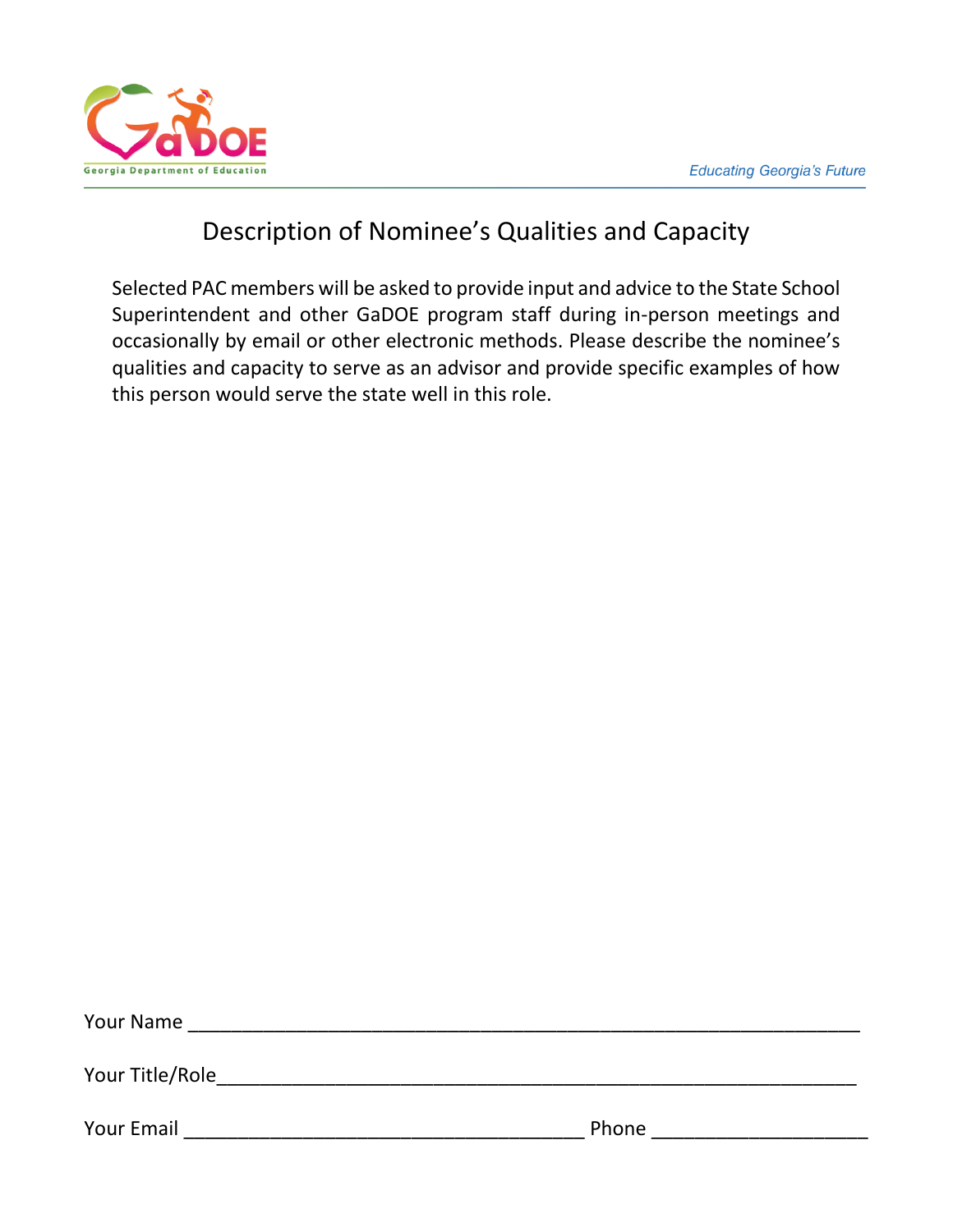

We nominate this parent for a two-year term on the State School Superintendent's Parent Advisory Council (PAC) and understand that if the parent is selected to serve, we will:

- Schedule a day/time with my district's PAC member, Superintendent (or designate another district level leader to convene the group), Title I/Federal Programs Director, School Principal, and District/School Parent Liaison two times a year following each state PAC meeting to discuss updates and gather input.
- Provide opportunities for my district's PAC member to facilitate the sharing of ideas for my district and schools to engage more parents in student academic achievement.
- Consider designating funds to support this parent's participation in the 2020 National Elementary and Secondary Education Act (ESEA) Conference scheduled for Atlanta, GA on February 4-7, 2020, in the FY20 Title I Plan and Budget (or other budgets), inclusive of travel, registration, and other associated costs.
- $1.$

Superintendent's Printed Name

Superintendent's Signature development of the Date

### **Additional Required Signatures**

\_\_\_\_\_\_\_\_\_\_\_\_\_\_\_\_\_\_\_\_\_\_\_\_\_\_\_\_\_\_\_\_\_\_\_\_\_\_\_\_\_\_\_\_\_\_\_\_\_\_\_\_\_ \_\_\_\_\_\_\_\_\_\_\_\_\_\_\_\_\_\_\_\_\_\_\_\_

\_\_\_\_\_\_\_\_\_\_\_\_\_\_\_\_\_\_\_\_\_\_\_\_\_\_\_\_\_\_\_\_\_\_\_\_\_\_\_\_\_\_\_\_\_\_\_\_\_\_\_\_\_ \_\_\_\_\_\_\_\_\_\_\_\_\_\_\_\_\_\_\_\_\_\_\_\_

\_\_\_\_\_\_\_\_\_\_\_\_\_\_\_\_\_\_\_\_\_\_\_\_\_\_\_\_\_\_\_\_\_\_\_\_\_\_\_\_\_\_\_\_\_\_\_\_\_\_\_\_\_\_\_ \_\_\_\_\_\_\_\_\_\_\_\_\_\_\_\_\_

2. \_\_\_\_\_\_\_\_\_\_\_\_\_\_\_\_\_\_\_\_\_\_\_\_\_\_\_\_\_\_\_\_\_\_\_\_\_\_\_\_\_\_\_\_\_\_\_\_\_\_\_\_\_

Principal's Printed Name

Principal's Signature **Date** 

3. \_\_\_\_\_\_\_\_\_\_\_\_\_\_\_\_\_\_\_\_\_\_\_\_\_\_\_\_\_\_\_\_\_\_\_\_\_\_\_\_\_\_\_\_\_\_\_\_\_\_\_\_\_

Title I/Federal Programs Director's Printed Name

Title I/Federal Programs Director's Signature Date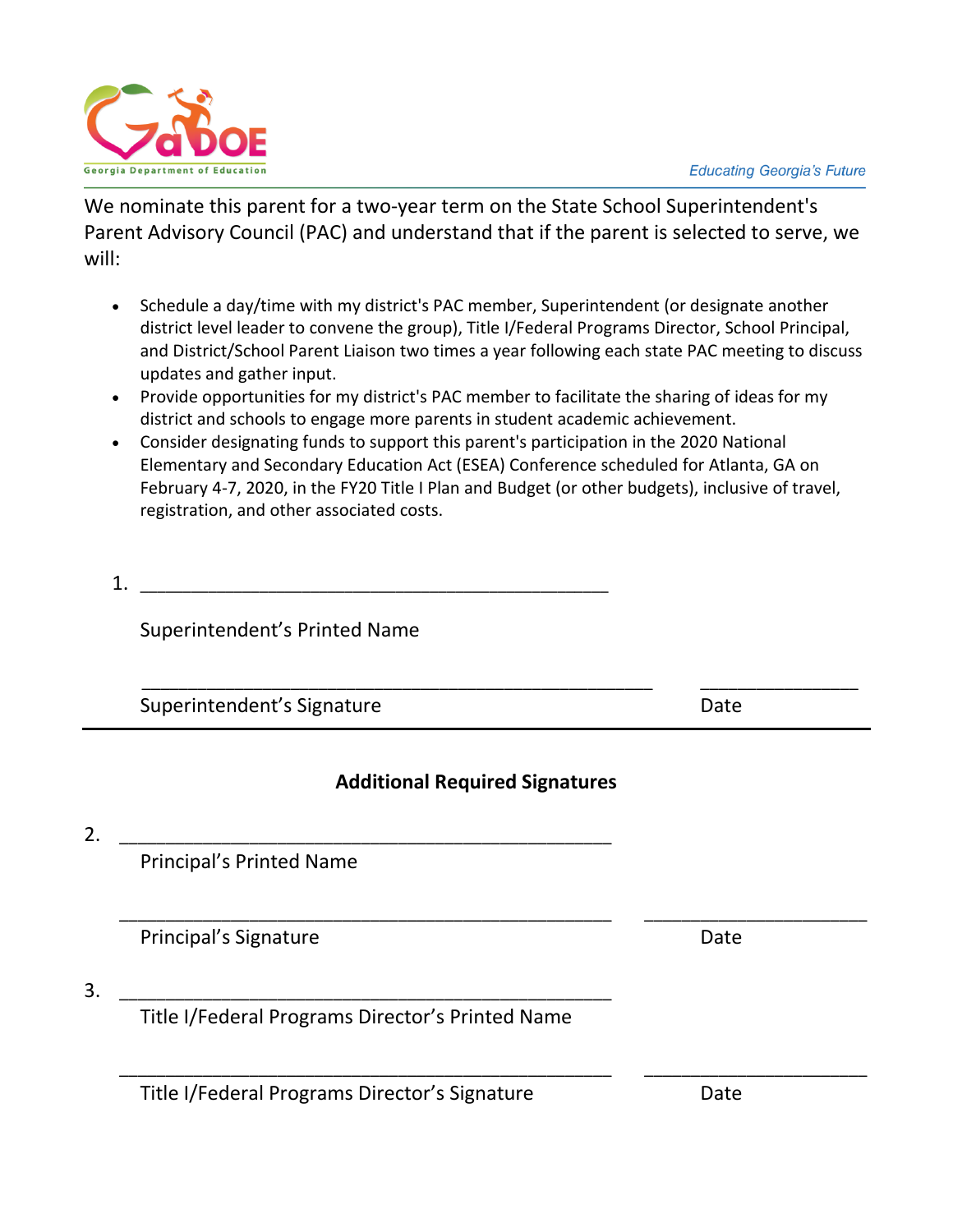

# State School Superintendent's 2020 Parent Advisory Council Application Form

Dear Parent,

You are being nominated by your school district to serve as a member on the State School Superintendent's Parent Advisory Council (PAC). Each selected member will serve a twoyear term (School Years 2019–2021). To be eligible to serve, a nominated parent must be the parent of a child enrolled in a school allocated for federal "Title I" funds.

The PAC will meet two times each year with the State School Superintendent with a focus on parent and family engagement as described in the federal law, the Every Student Succeeds Act (ESSA). Members will serve as advisors and will provide input in family and community engagement resources. In addition to two scheduled meetings, PAC members may also be asked to serve in different advisory roles and groups at the state level. Please keep in mind that the purpose of the PAC is an advisory group and not a parent leadership training program.

Meeting dates for this school year are: Monday, October 28, 2019 and March 23, 2020 from 10:00 a.m. to 3:00 p.m. at the Georgia Department of Education (GaDOE) in Atlanta (dates, times, and location subject to change).

Reimbursement for travel-related expenses to the scheduled PAC meetings will be provided by the GaDOE. This includes mileage, meals, and overnight accommodations, according to state travel guidelines.

In addition, PAC members will also be encouraged to attend the 2020 National Elementary and Secondary Education Act (ESEA) Conference scheduled for Atlanta, GA on February 4-7, 2020. Your school district will be asked to consider adding Title I or other funds in the 2019-2020 budget to support your participation, inclusive of travel and other costs.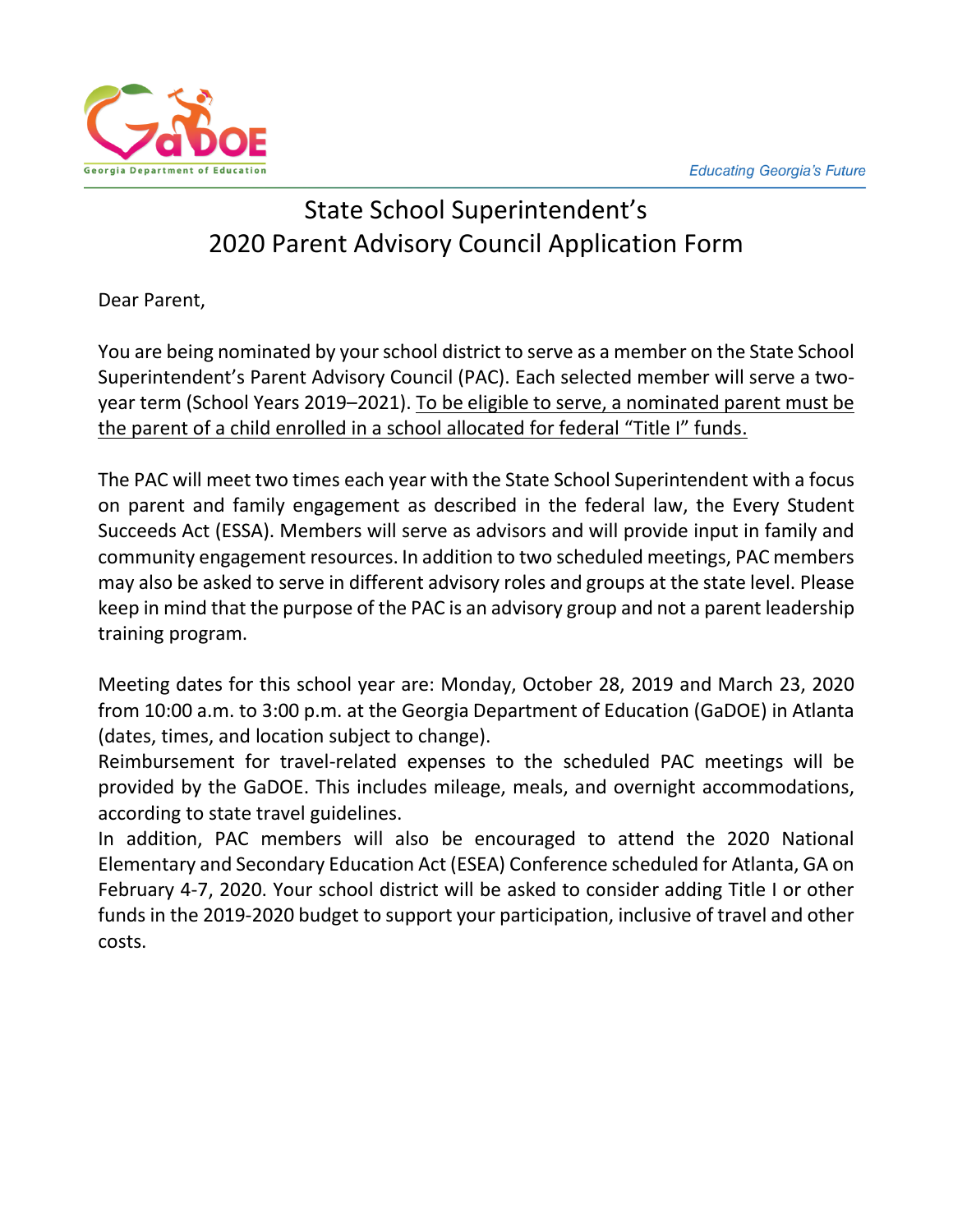

**Please fill out the following application and return it to your school or district representative who is nominating you.** This form and the entire nomination packet must be received by the GaDOE by **Monday, August 26, 2019**. If necessary, use a separate sheet to write your responses. Please limit each response to 500 characters.

#### **Please answer the following questions:**

1. Why do you want to participate on the State School Superintendent's Parent Advisory Council?

2. What do you think is the single most important thing that your school, school district, and the state could do to make sure that parents are engaged in their child's academic success?

3. In your opinion, describe how the state, school districts, and schools can improve communication with parents. What are some examples of effective communication and what methods can be used to seek input from parents?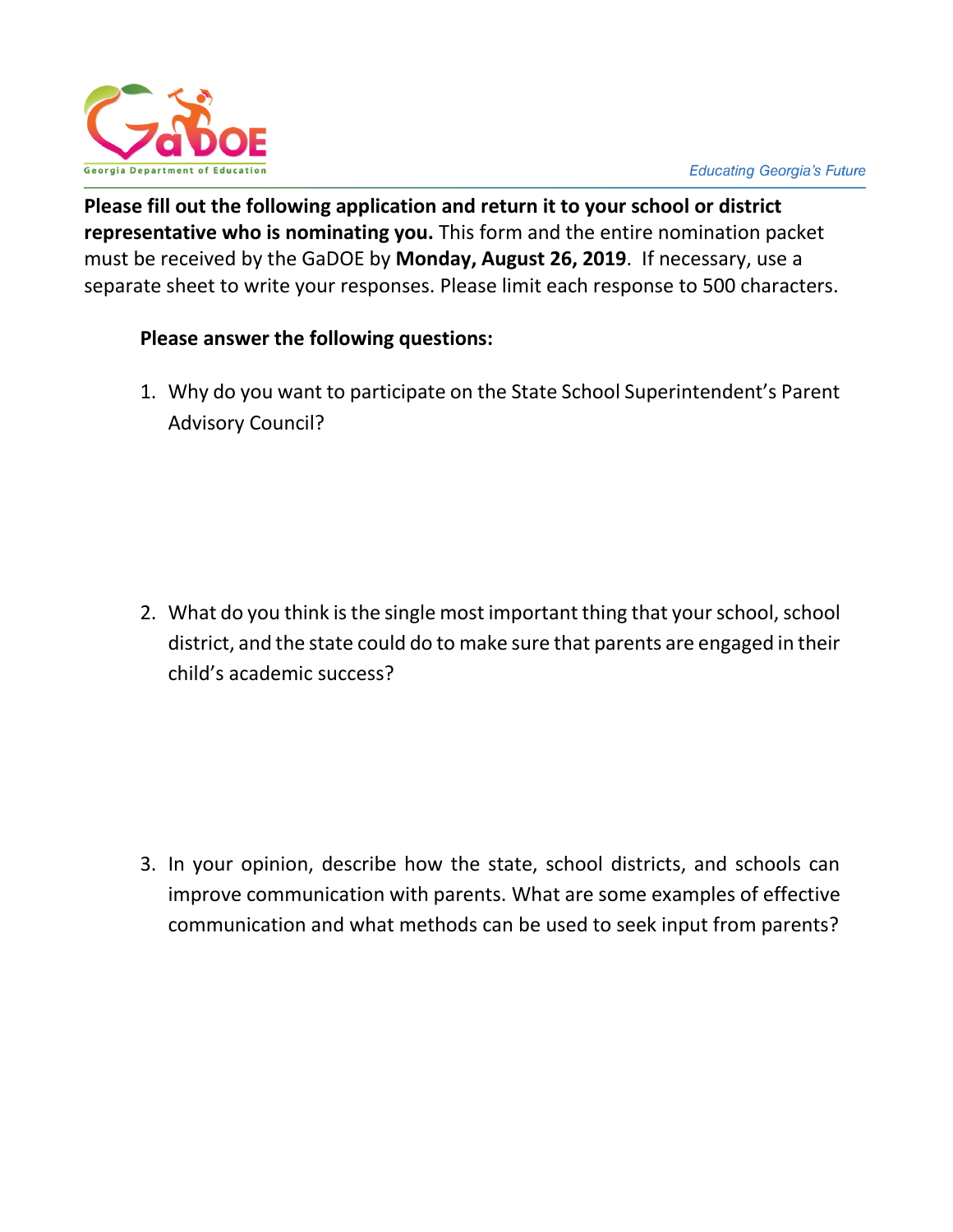

4. Do you give permission to GaDOE staff to share your name, school district, email address, and cell phone number with other GaDOE colleagues and other PAC members?

□ Yes

- □ No
- 5. Do you give permission to GaDOE staff to share your name, school district, and contact information with local media and newspapers and other request from the general public?

□ Yes

- □ No
- $\Box$  I wish to be contacted by GaDOE staff if a local news office or the general public requests my contact information.